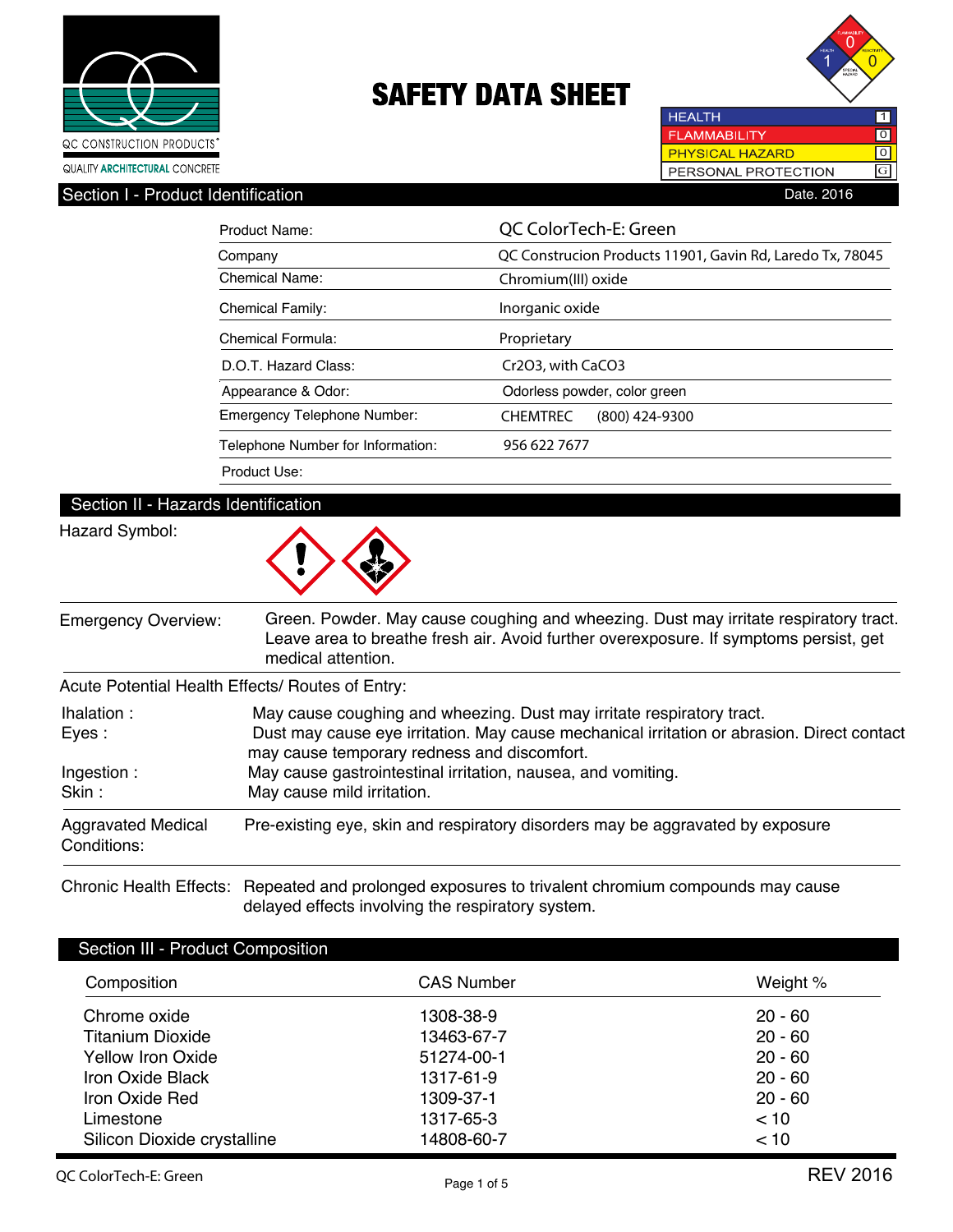### Section IV - First Aid Measures

Inhalation: Remove victim to fresh air.

Skin Contact: Wash with soap and water. Thoroughly clean contaminated clothing and shoes before reuse.

Eye Contact: Flush with large amount of water, consult an eye physician.

Ingestion: Do not induce vomiting unless advised by a physician. Call nearest poison control. Seek immediate medical assistance.

### Section V - Fire Fighting Measure

| Flash Point:                           | N/A                                                                                                                                                                                                                                                                                                     |
|----------------------------------------|---------------------------------------------------------------------------------------------------------------------------------------------------------------------------------------------------------------------------------------------------------------------------------------------------------|
| <b>Flammable Limits:</b>               | N/A                                                                                                                                                                                                                                                                                                     |
| <b>Firefighting Media:</b>             | Dry chemical water spray, form CO2                                                                                                                                                                                                                                                                      |
| <b>Special Firefighting Procedure:</b> | Exposure to excessive heat greater than 131 $\degree$ F (55 $\degree$ C) can cause this<br>product to become unstable and slowly auto oxidize from Fe3O4 to Fe2O3,<br>which generates additional heat. Under certain conditions the heat may be<br>sufficient to cause combustible materials to ignite. |
| <b>Unusual Fire Hazards:</b>           | Slow oxidation at elevated temperatures may occur, which generates heat.                                                                                                                                                                                                                                |

### Section VI - Accidental Release Measures

Use appropriate protective equipment. Avoid contact with material. Dampen material with water to control dusting. Scoop up and transfer to appropriate container for disposal. Flush spill area with water.

### Section VII - Handling and Storage

Prevent inhalation of dust and contact with skin and eyes. Clean hands thoroughly after handling. Precautions also apply to emptied containers. Personal protective equipment must be worn during maintenance or repair of contaminated mixer, reactor, or other equipment. Store in sealed containers in a cool, dry, ventilated warehouse location.

#### Section VIII - Exposure Controls / Personal Protection

Personal Protection Equipment



| Respirator:               | Dust mast should be worn. If exposure limits are exceeded, use NIOSH approved dust<br>respirator. |
|---------------------------|---------------------------------------------------------------------------------------------------|
| Ventilation:              | Remove airborne dust.                                                                             |
| Special:                  | N/A                                                                                               |
| Protective Gloves:        | Rubber, cloth or plastic gloves.                                                                  |
| Eye Protection:           | Safety glasses or goggles.                                                                        |
| <b>Other Protective</b>   |                                                                                                   |
| <b>Clothing Required:</b> | N/A                                                                                               |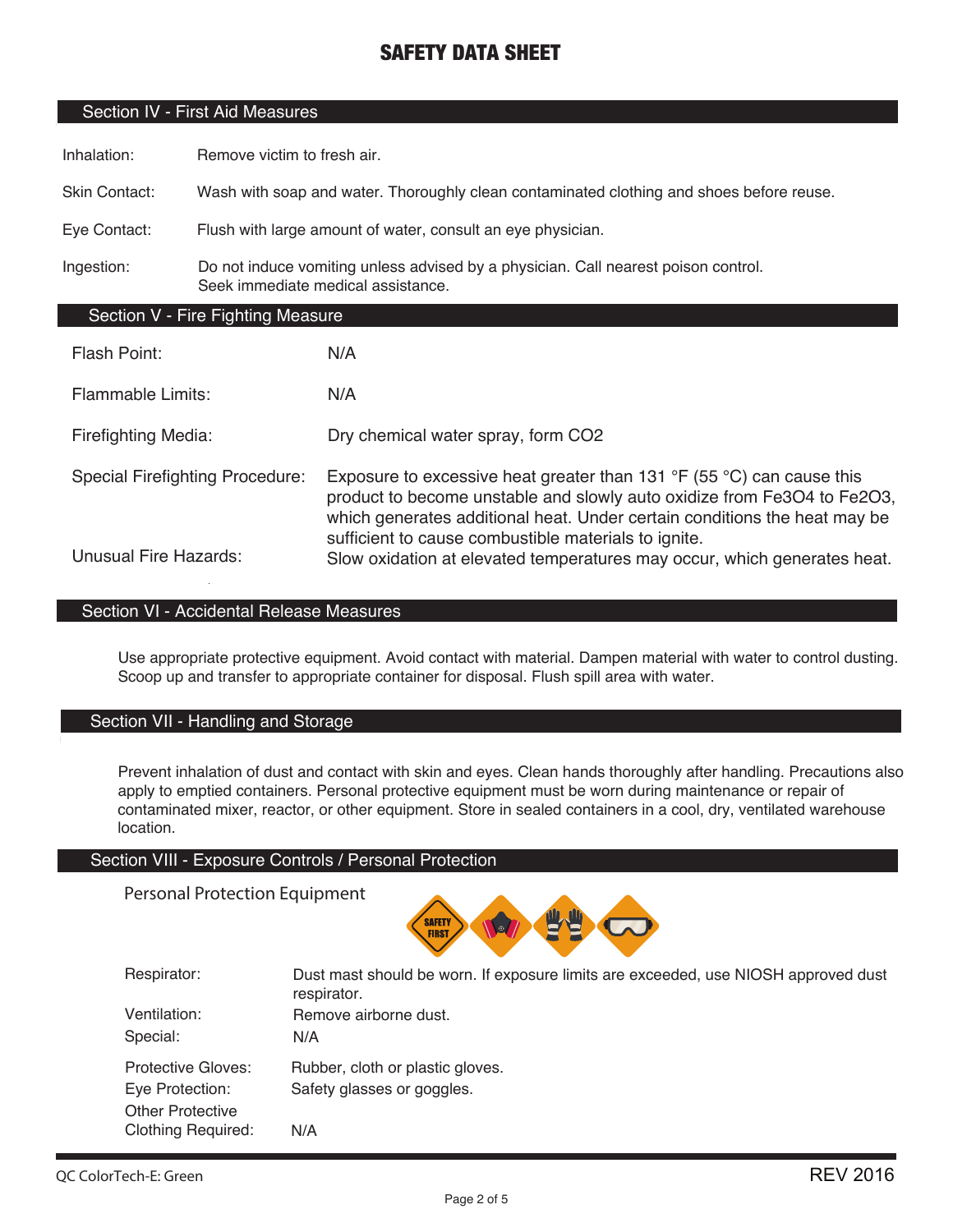| <b>Chemical Name:</b>                                                                                                                                                | <b>CAS Number:</b>                                                                                      | Regulatión:                                                                   | Limit:                                                | Form:                                              |
|----------------------------------------------------------------------------------------------------------------------------------------------------------------------|---------------------------------------------------------------------------------------------------------|-------------------------------------------------------------------------------|-------------------------------------------------------|----------------------------------------------------|
| Iron Oxide Red                                                                                                                                                       | 1309-37-1                                                                                               | <b>ACGIH TWA:</b><br><b>OSHA PEL:</b><br><b>OSHA TWA:</b><br><b>OSHA TWA:</b> | $10$ mg/m $3$<br>15 mg/m3<br>15 mg/m3<br>$5$ mg/m $3$ | Total dust.<br>Total dust.<br>Respirable fraction  |
| Yellow Iron Oxide                                                                                                                                                    | 51274-00-1                                                                                              | <b>ACGIH TWA:</b><br><b>OSHA PEL:</b><br><b>OSHA TWA:</b><br><b>OSHA TWA:</b> | 10 mg/m3<br>15 mg/m3<br>15 mg/m3<br>$5$ mg/m $3$      | Total dust.<br>Total dust.<br>Respirable fraction. |
| <b>TITANIUM DIOXIDE</b>                                                                                                                                              | 13463-67-7                                                                                              | <b>ACGIH TWA:</b><br><b>OSHA PEL:</b><br><b>OSHA TWA:</b><br><b>OSHA TWA:</b> | 10 mg/m3<br>15 mg/m3<br>15 mg/m3<br>$5$ mg/m $3$      | Total dust.<br>Total dust.<br>Respirable fraction. |
| <b>IRON OXIDE BLACK</b>                                                                                                                                              | 1317-61-9                                                                                               | <b>ACGIH TWA:</b><br><b>OSHA PEL:</b><br><b>OSHA TWA:</b><br><b>OSHA TWA:</b> | 10 mg/m3<br>15 mg/m3<br>15 mg/m3<br>5 mg/m3           | Total dust.<br>Total dust.<br>Respirable fraction. |
| <b>CHROME OXIDE</b><br>Section IX - Physical and Chemical Properties                                                                                                 | 1308-38-9                                                                                               | OSHA PEL:                                                                     | $0.5$ mg/m3                                           | Total dust.                                        |
| <b>Boiling Point:</b><br><b>Melting Point:</b><br>Vapor Pressure:<br><b>Vapor Density:</b><br><b>Evaporation Rate:</b><br>Solubility In Water:<br>pH / 10% Solution: | N/A<br>4415 °F (2435 °C)<br>N/A<br>N/A<br>N/A<br>Insoluble (Dispersible)<br>$4.0 - 6.0$                 |                                                                               |                                                       |                                                    |
| Section X - Reactivity / Estability<br>Reactivity:                                                                                                                   | Stable                                                                                                  |                                                                               |                                                       |                                                    |
| Incompatibilities:                                                                                                                                                   | Strong oxidizing agents, strong acids.                                                                  |                                                                               |                                                       |                                                    |
| Decomposition or Byproducts:                                                                                                                                         | None                                                                                                    |                                                                               |                                                       |                                                    |
| Hazardous Polymerization:                                                                                                                                            | Will not occur.                                                                                         |                                                                               |                                                       |                                                    |
| Conditions to Avoid:                                                                                                                                                 | Storage at temperatures above 140 °F due to possible slow oxidation.                                    |                                                                               |                                                       |                                                    |
| Section XI - Toxicological Information<br>No Data Available                                                                                                          |                                                                                                         |                                                                               |                                                       |                                                    |
|                                                                                                                                                                      |                                                                                                         |                                                                               |                                                       |                                                    |
| Section XII - Ecological Information                                                                                                                                 |                                                                                                         |                                                                               |                                                       |                                                    |
| No Data Available                                                                                                                                                    |                                                                                                         |                                                                               |                                                       |                                                    |
| Section XIII - Disposal Considerations                                                                                                                               |                                                                                                         |                                                                               |                                                       |                                                    |
| Disposal Method:                                                                                                                                                     | Not regulated under RCRA. Dispose of in compliance with state and local regulations. Do not incinerate. |                                                                               |                                                       |                                                    |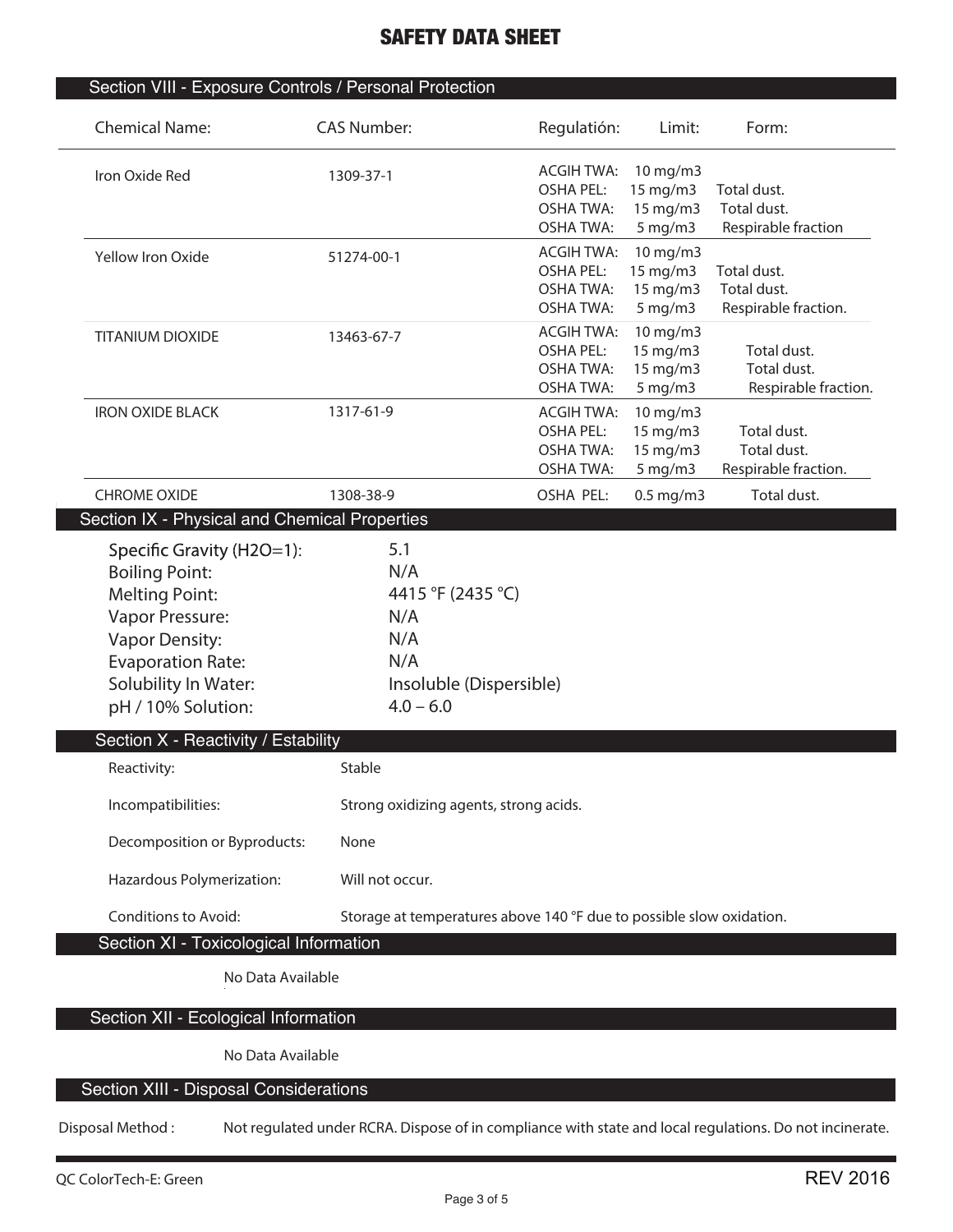### Section XIV - Transportation / Shipping Data

DOT Hazard Class:

**Not regulated**

### Section XV - Regulatory Information

U. S. Federal Regulations:

**OSHA Standard 29 CFR 1910.1200 requires that information be provided to employees regarding the hazards of chemicals by means of a hazard communication program including labeling, material safety data sheets, training, and access to written records. It is your legal duty to make all information in this**  *Material Safety Data Sheet* **available to your employees.**

State Regulations:

**State of California** *Safe Drinking Water and Toxic Enforcement Act of 1986 (Proposition 65);* **WARNING: This product contains one or more chemicals known to the State of California to cause cancer, or birth defects or other reproductive harm.**

International Regulations: **Consult the regulations of the importing country.**

| <b>OSHA Hazardous Components:</b> | Chrome oxide<br><b>Titanium Dioxide</b><br><b>Yellow Iron Oxide</b><br>Iron Oxide Black<br>Iron Oxide Red | 1308-38-9<br>13463-67-7<br>51274-00-1<br>1317-61-9<br>1309-37-1 |
|-----------------------------------|-----------------------------------------------------------------------------------------------------------|-----------------------------------------------------------------|
| <b>MASS RTK Components:</b>       | Chrome oxide<br><b>Titanium Dioxide</b><br>Yellow Iron Oxide<br>Iron Oxide Black<br>Iron Oxide Red        | 1308-38-9<br>13463-67-7<br>51274-00-1<br>1317-61-9<br>1309-37-1 |
| Penn RTK Components :             | Chrome oxide<br><b>Titanium Dioxide</b><br><b>Yellow Iron Oxide</b><br>Iron Oxide Black<br>Iron Oxide Red | 1308-38-9<br>13463-67-7<br>51274-00-1<br>1317-61-9<br>1309-37-1 |
| NJ RTK Components :               | Chrome oxide<br><b>Titanium Dioxide</b><br><b>Yellow Iron Oxide</b><br>Iron Oxide Black<br>Iron Oxide Red | 1308-38-9<br>13463-67-7<br>51274-00-1<br>1317-61-9<br>1309-37-1 |